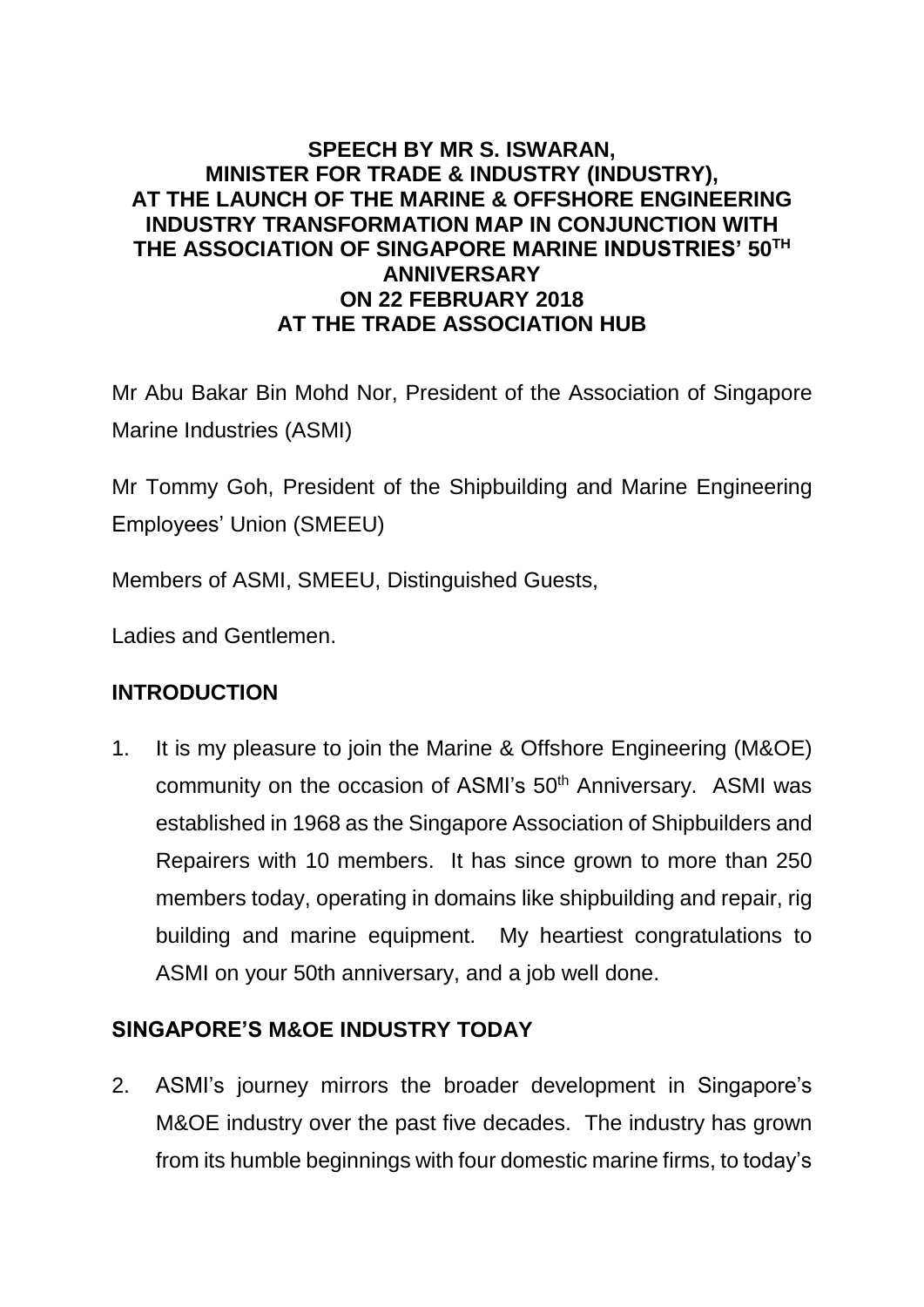ecosystem of more than 1,000 small and medium-sized enterprises (SMEs), anchored by world-leading homegrown companies and multinational corporations.

3. In 2016, the industry contributed S\$3.6 billion to Singapore's gross domestic product, S\$12.3 billion to Singapore's total manufacturing output, and employed more than 23,000 locals.

### **CONTINUED SUPPORT FOR NEARER TERM CHALLENGES**

- 4. The sector has been through a difficult time over the past three years, with oil prices falling from the highs of US\$112 per barrel in 2014 to below US\$30 in early 2016. While prices have recovered to some extent, oil companies remain cautious in their exploration and production (E&P) activities. McKinsey estimates that capital expenditure on E&P has shrunk by 45% over the past five years, which has adversely affected our M&OE industry. To preserve core capabilities that have been nurtured over the decades, the government introduced interim measures to support our M&OE companies and workers.
- 5. SPRING Singapore reintroduced the Bridging Loan while IE Singapore enhanced the Internationalisation Finance Scheme (IFS) in 2016. The aim was to help Singapore-based M&OE companies gain access to working capital and financing to support their operations. The two schemes, which are administered in partnership with local financial institutions, have catalysed nearly S\$700 million in loans to more than 100 unique borrowers; 80% of them are SMEs.
- 6. Our industry associations and unions such as ASMI and SMEEU, have also done their part to help redeploy affected employees to new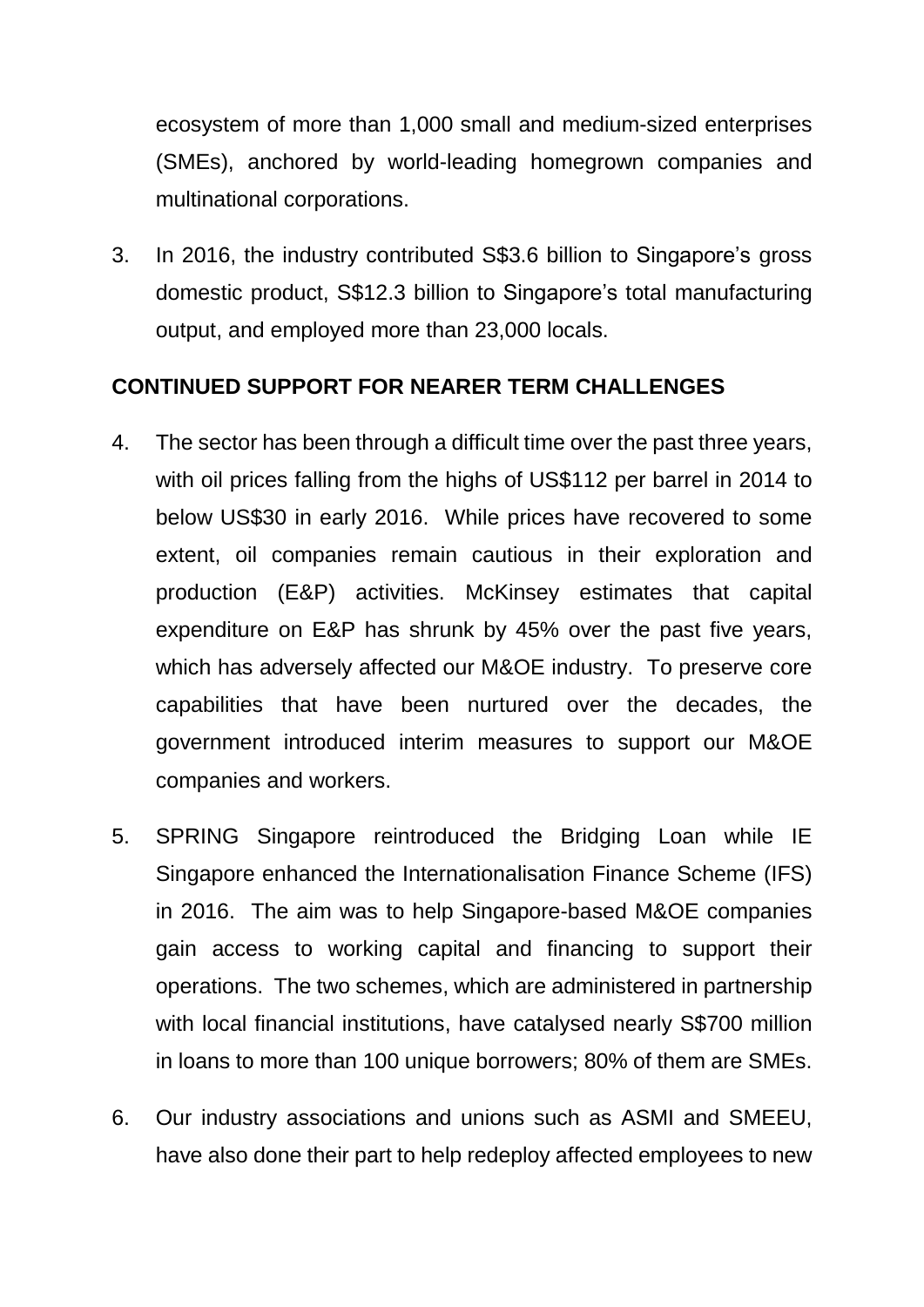jobs and functions, including adjacent industries. For example, SMEEU has partnered the Employment and Employability Institute to facilitate such job placements.

7. Looking ahead, global energy consumption is expected to continue increasing, which will help re-balance supply and demand in the oil & gas market. And the industry can be cautiously optimistic about its longer-term prospects, if we can deepen our capabilities to seize opportunities on the horizon.

### **LONGER TERM OPPORTUNITIES**

- 8. One key opportunity is in digitalisation, which is transforming all industries. Digital technologies such as data analytics and artificial intelligence can help M&OE companies improve their operational efficiency, develop cost-effective solutions and generate new revenue streams.
- 9. Another opportunity lies in diversification into new growth areas, such as Liquefied Natural Gas (LNG) and offshore renewables. Global expenditure on LNG is expected to exceed US\$280 billion by 2021. Similarly, the global offshore wind market is projected to exceed US\$130 billion by 2023.
- 10. There is scope for our M&OE companies to venture into these new areas, and our large local enterprises (LLEs) like Keppel Offshore & Marine (KOM) and Sembcorp Marine have already started doing so. In October last year, KOM leveraged its existing capabilities to carry out complex offshore conversion projects and deliver the world's first converted Floating Liquefaction Vessel. Given their prominent position in the global M&OE eco-system, our LLEs can lead the way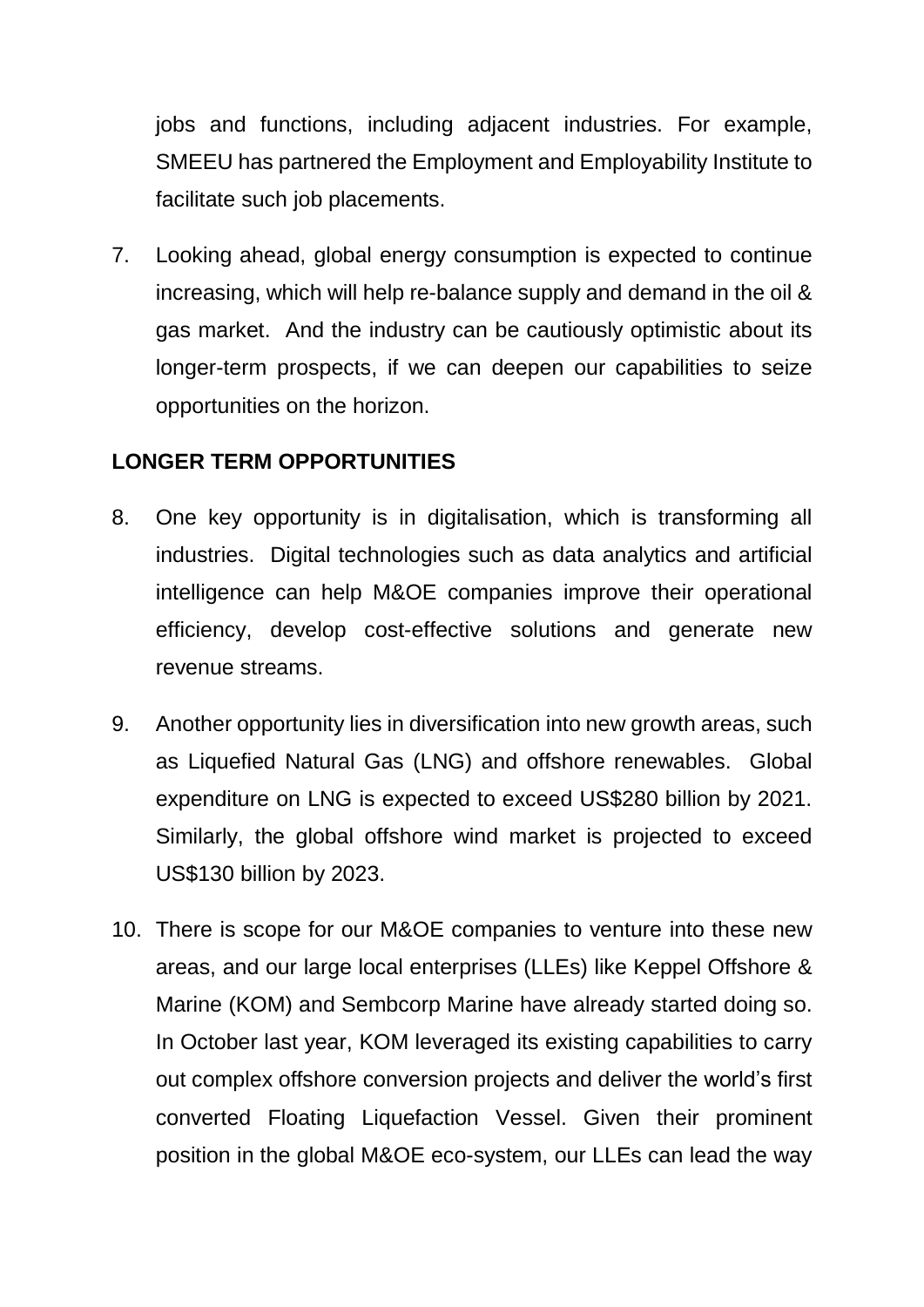in restructuring and diversifying. At the same time, there is also a pressing need for our SMEs to build up their capabilities, so that they too can benefit from these trends.

# **M&OE ITM WILL ENABLE THE INDUSTRY TO EMERGE STRONGER FROM THE OIL & GAS DOWNTURN**

- 11. The M&OE Industry Transformation Map (ITM) is a roadmap to drive transformation and capture long-term growth opportunities. It is the the collective effort of the M&OE Industry Tripartite Committee comprising government agencies, trade associations and chambers (TACs), unions and industry leaders. Through the ITM, we expect the M&OE industry to contribute S\$5.8 billion to our GDP and introduce around 1,500 new jobs by 2025.
- 12. Let me briefly touch on the ITM's strategies.

# **DRIVING TRANSFORMATION BY BUILDING CAPABILITIES FOR THE FUTURE**

- 13. First, to ensure that our M&OE industry remains globally competitive, we will help our companies build up their capabilities and enhance their productivity by supporting investments in advanced manufacturing. The Government has identified advanced manufacturing as a key growth area, and committed S\$3.2 billion to research and development in advanced manufacturing and engineering under our Research, Innovation and Enterprise 2020 plan.
- 14. For instance, Sembcorp Marine is partnering our local research institutes, the National Additive Manufacturing Innovation Cluster and A\*STAR's Singapore Institute of Manufacturing Technology, as well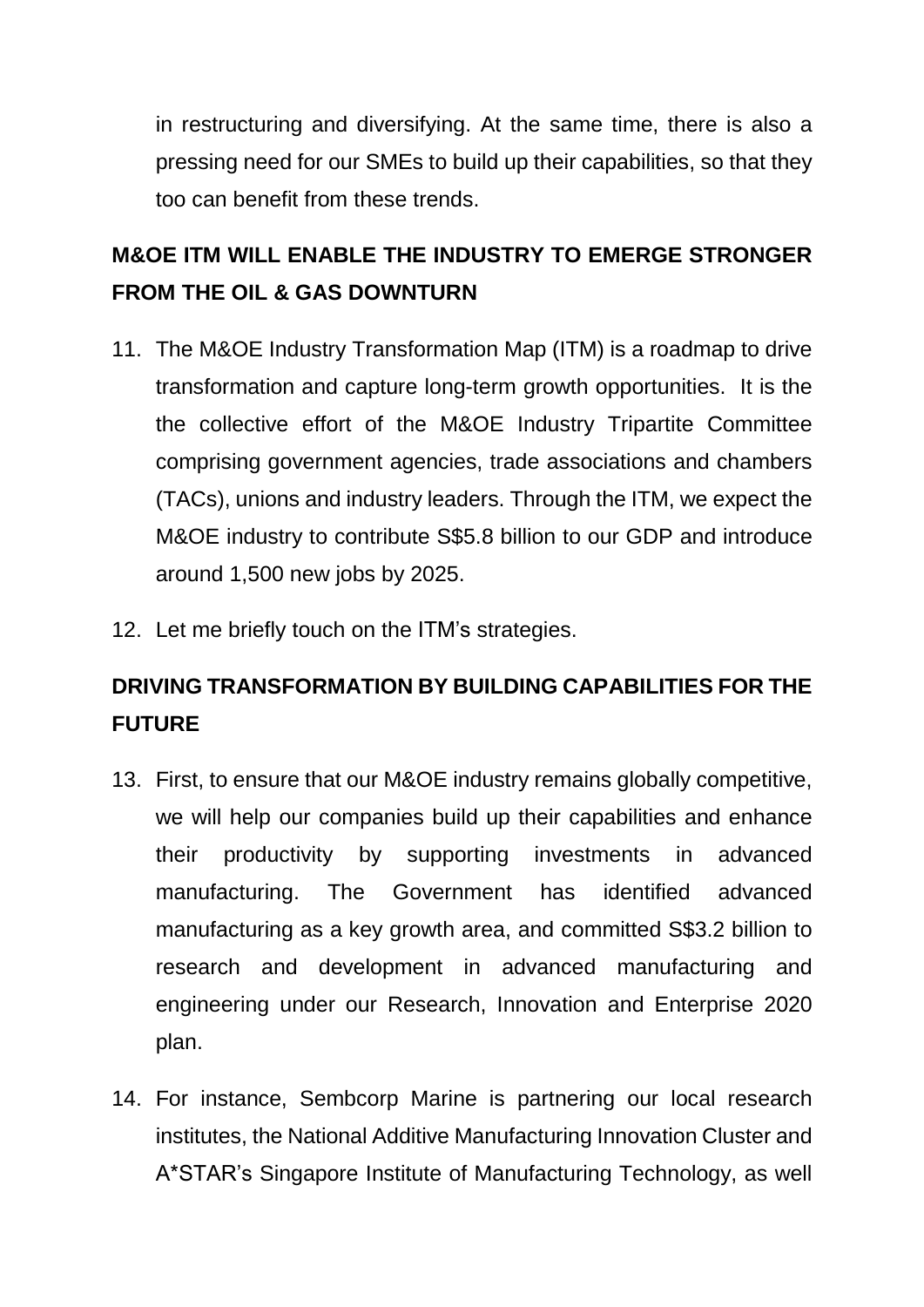as multinational corporation, DNV GL, to use its Tuas Boulevard Yard as a test bed for laser-aided additive manufacturing. This technology offers increased flexibility in translating designs into products, and will help reduce production lead-time for newbuild vessels. SPRING Singapore has also helped Mencast Energy, a local SME, invest in automation to enhance processes for blasting, cleaning and painting of oil storage tanks. Mencast Energy is working with SPRING to explore more automation opportunities in other areas of its business. By embarking on the advanced manufacturing journey, Mencast Energy has positioned itself well to seize new business opportunities, and serves as a model for many more SMEs to do so.

- 15. Second, as new and transformative digital technologies emerge, we will help companies develop next-generation solutions that enable remote monitoring, enhance predictability and support decisionmaking.
- 16. We will support the in-house Research & Development (R&D) initiatives of companies, as well as public-private R&D collaborations through research institutes such as the Technology Centre for Offshore and Marine Singapore (TCOMS). TCOMS, which is a joint initiative of A\*STAR and the National University of Singapore, will integrate public research and industry expertise to co-develop innovative concepts and infrastructure for Marine & Offshore operations. One example is the Deepwater Ocean Basin, which will be capable of simulating harsh ocean environments at depths of up to 3,000 meters, and will facilitate the development of innovative concepts such as intelligent floating platforms and ships, autonomous systems, marine robotics and subsea systems.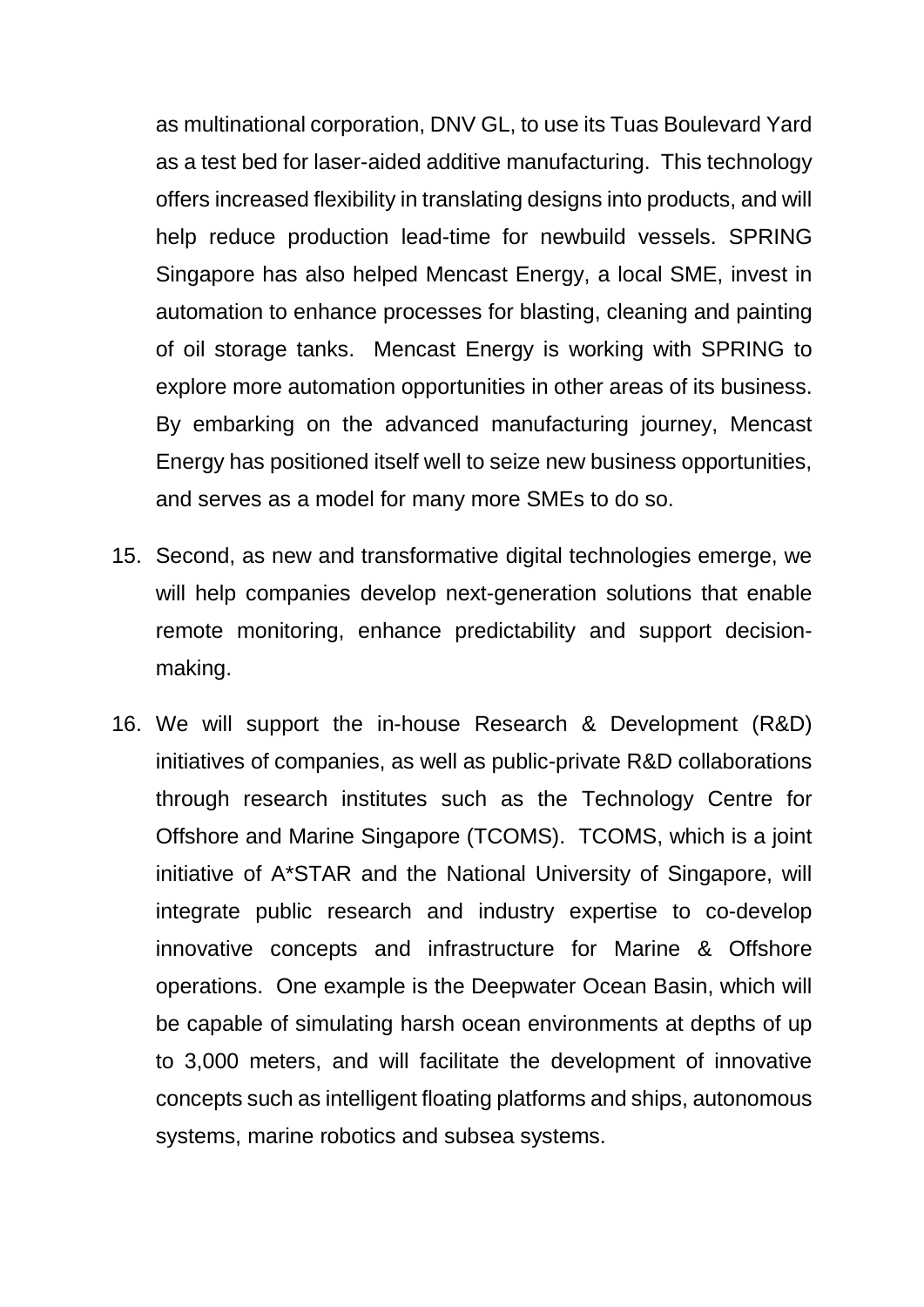17. The establishment of TCOMS was a S\$107 million investment back in 2016, when the outlook for the industry was uncertain. It underscored the Government's commitment to preserve and build upon the design and engineering capabilities of our M&OE industry.

#### **PURSUING GROWTH IN THE REGION**

- 18. Third, we will help companies access regional business opportunities in new growth areas, such as LNG and offshore renewables.
- 19. We will do this by connecting companies with stakeholders and resources, and supporting business partnerships with companies in overseas markets.
- 20. For example, IE Singapore has been working with local company NauticAWT since 2015 to venture beyond its traditional oil and gas domain into the renewable energy space. With IE Singapore's assistance, the company completed its first offshore wind project in China, and is now exploring similar business opportunities in other parts of Asia.

# **CREATING NEW AND EXCITING JOB OPPORTUNITIES FOR SINGAPOREANS**

- 21. As the M&OE industry transforms, our workers in the sector will also need to upgrade and reskill themselves for the new jobs and functions.
- 22. I am therefore glad to launch today the Skills Framework for Marine & Offshore. The Skills Framework was developed by employers, industry associations, unions and education providers, together with SkillsFuture Singapore (SSG), WSG, EDB and SPRING Singapore.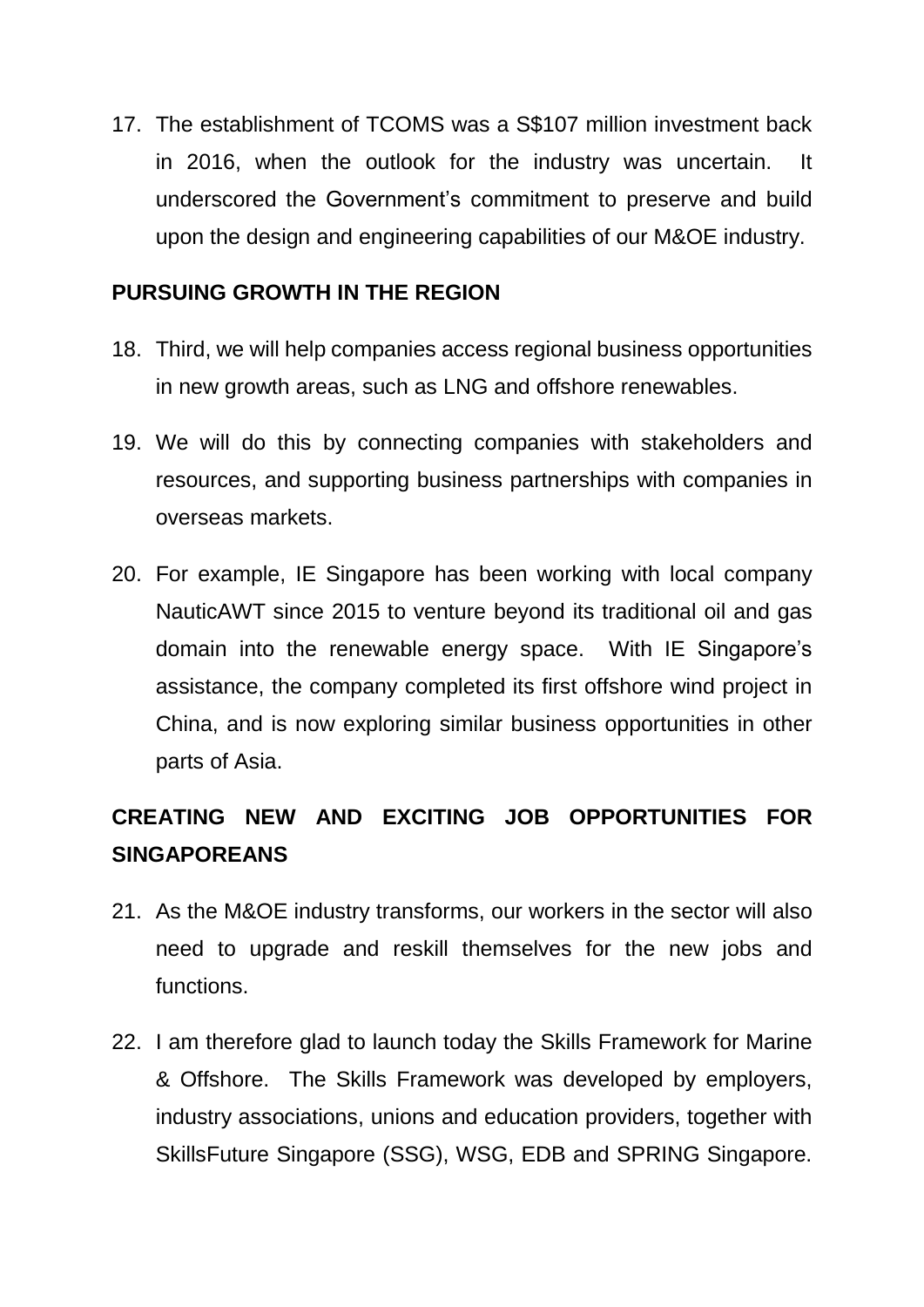It provides key information on trends, career pathways, occupations and job roles, highlights the skills and competencies needed in growth areas such as digital products and services, and offshore renewables. It will complement the SkillsFuture Series, which is a curated list of training programmes in emerging skills such as cyber security and data analytics. SMEEU will be engaging employers with the Skills Framework, to help companies design progressive human resource management initiatives and talent development plans.

- 23. For ITE students and those with relevant experience who are keen to join the M&OE industry, the Institute of Technical Education will offer its new Work-Learn Technical Diploma in M&OE from this April. On top of the SkillsFuture Earn and Learn Programme (ELP) in Marine Production and Marine Design, new ELPs will be rolled out this year in areas such as robotics, automation and the Industrial Internet of Things.
- 24. For PMETs, WSG has also rolled out three Professional Conversion Programmes (PCPs) for the M&OE industry to help mid-career workers enter the M&OE industry. In fact, since October 2016 WSG has helped reskill more than 300 PMETs through the PCPs for Marine Engineers, Assistant Engineers and Technicians, with the support of ASMI as the programme manager.

### **M&OE INDUSTRY WILL NEED TO TRANSFORM AND GROW TOGETHER**

25. These initiatives to build deep capabilities, pursue emerging growth areas and create new jobs, are all geared towards helping our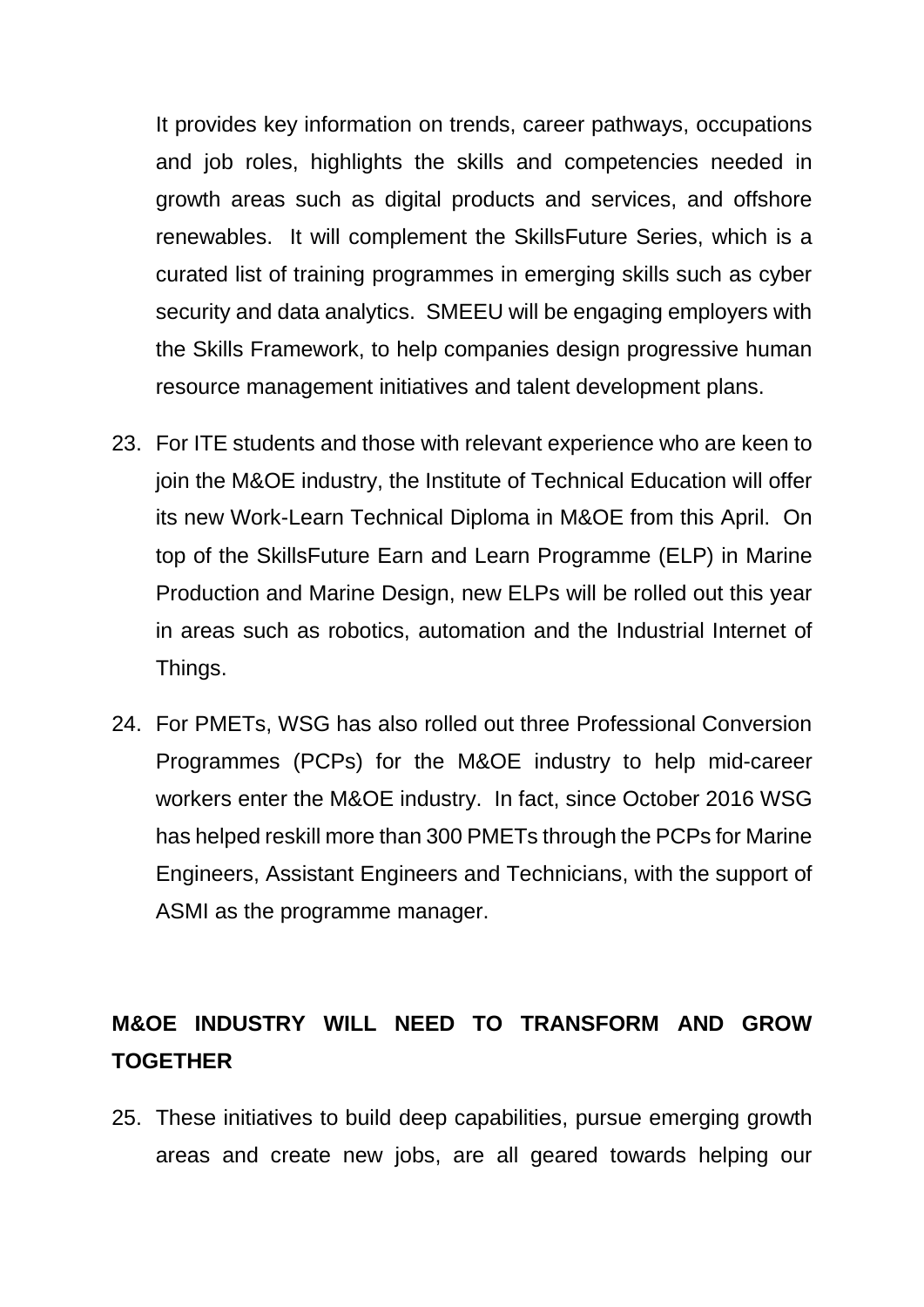companies and workers transform and succeed. However, to succeed, our transformation journey needs the collective will and support of all our companies, industry associations, unions, and workers.

26. It is therefore fitting that I have the opportunity today to also officiate at the establishment of the M&OE ITM Programme Office. The M&OE ITM Programme Office, led by ASMI, will help execute the various initiatives outlined in the ITM. The Programme Office will work with M&OE companies, especially SMEs, to drive the adoption of productivity solutions, encourage innovation efforts and address future manpower needs. It is an excellent example of how TACs, unions, companies and Government agencies can partner each other to transform the industry.

# **IDENTIFYING SYNERGIES ACROSS THE MANUFACTURING CLUSTER**

- 27. The launch of the M&OE ITM rounds off all the ITMs that are grouped under the Future Economy Council Manufacturing sub-committee cluster, which includes Precision Engineering, Electronics, Energy & Chemicals, and Aerospace.
- 28. These ITMs were grouped into a cluster to identify synergies across adjacent industries and value chains. One outcome of this effort is the Singapore Smart Industry Readiness Index, which was launched in November last year. The Index is an assessment tool that companies can use to better understand and apply Industry 4.0 concepts to their businesses. EDB has been conducting workshops for companies on the use of the Index, and I urge our companies to take full advantage.